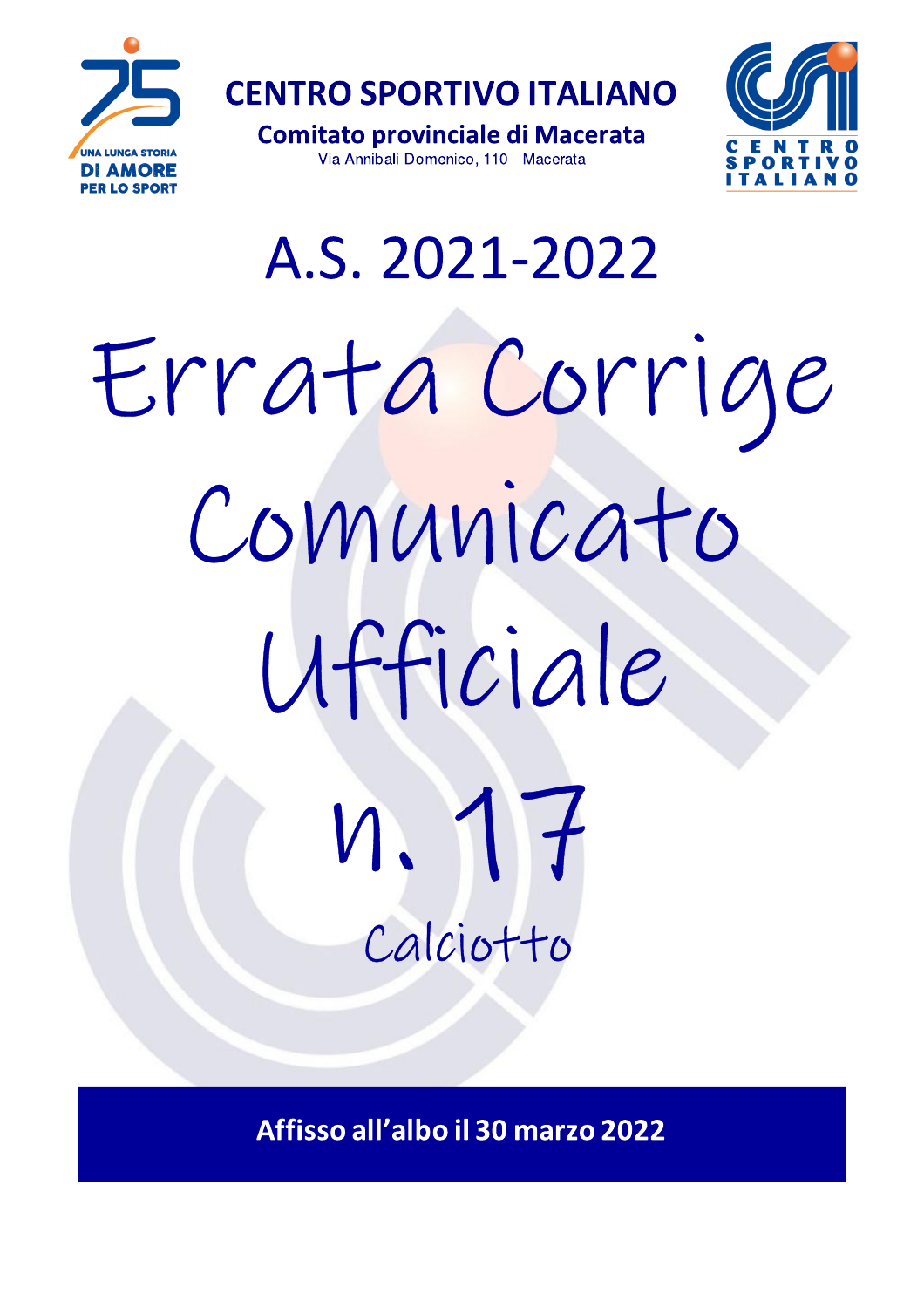

## Errata Corrige Comunicato Ufficiale n. 17 Calciotto

## Campionato Calciotto "Maracanà"

- Risultati\*, prossimo turno, classifiche e provvedimenti  $\bullet$
- Delibera 2 Giudice Unico (ritiro Montegranaro Calcio)  $\bullet$

\*errata corrige gara 129 e gare di Montegranaro Calcio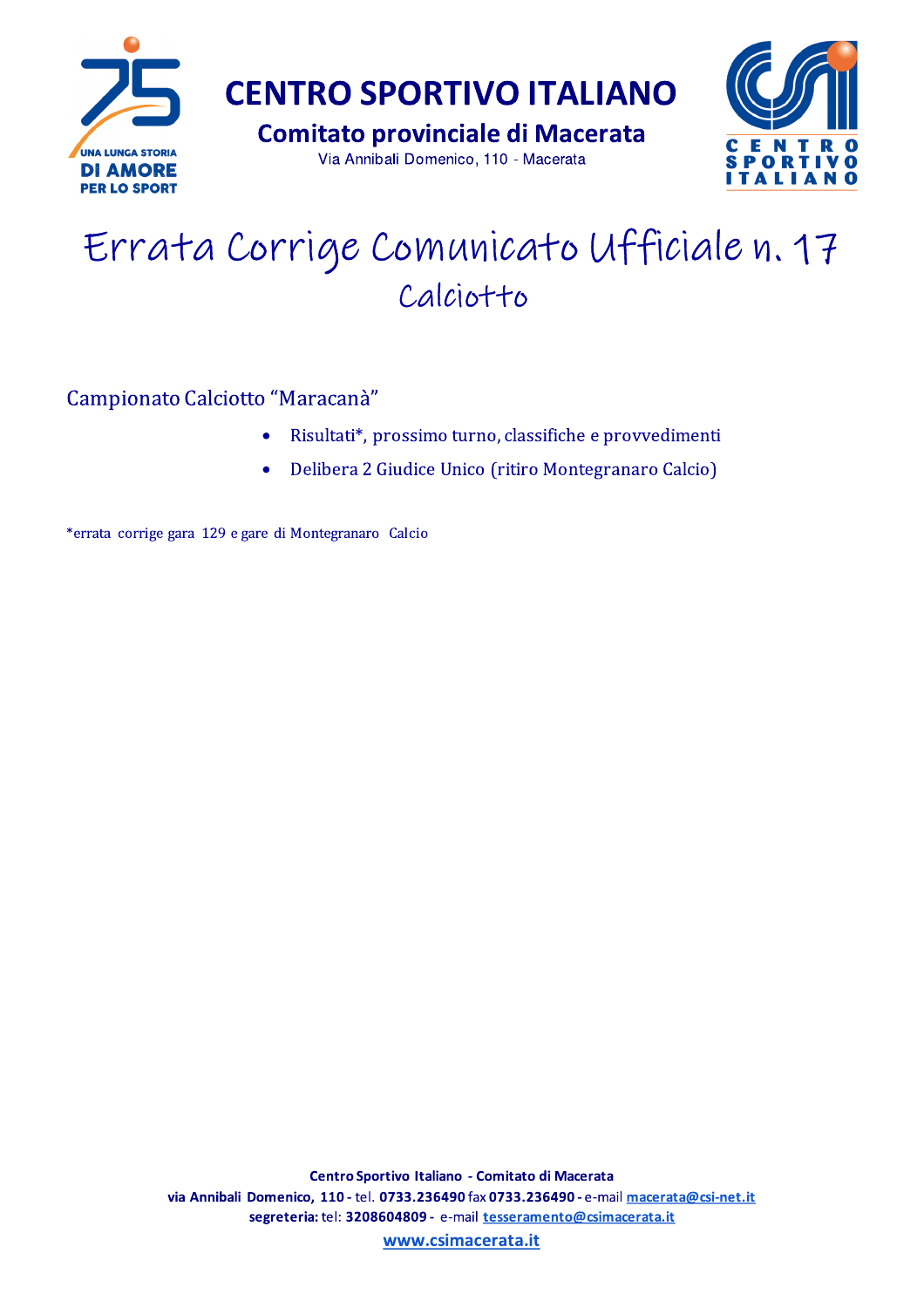

**CENTRO SPORTIVO ITALIANO** 



## INTRO SPORTIVO ITALIANO<br>
Comitato provinciale di Macerata<br>
Via Annibali Domenico, 110 - Macerata<br> **MPIONATO CALCIOTTO OPEN M<br>
GIR. UNICO** CAMPIONATO CALCIOTTO OPEN M GiR. UNICO

|     | Risultati                                    |                  |           |  |  |  |  |
|-----|----------------------------------------------|------------------|-----------|--|--|--|--|
|     | Giornata 9 Andata                            | Data e ora       | Risultato |  |  |  |  |
| 59  | SPARTAK CIVITANOVA - MONTEGRANARO CALCIO     | 21:30 13/01/2022 | $4 - 0$   |  |  |  |  |
|     | Giornata 10 Andata                           |                  |           |  |  |  |  |
| 65  | MONTEGRANARO CALCIO - POLISPORTIVA GAGLIARDA | 21:30 21/01/2022 | $0 - 4$   |  |  |  |  |
|     | Giornata 11 Andata                           |                  |           |  |  |  |  |
| 71  | ASD MOGLIANESE - MONTEGRANARO CALCIO         | 21:30 28/01/2022 | $4 - 0$   |  |  |  |  |
|     | Giornata 12 Andata                           |                  |           |  |  |  |  |
| 79  | ATLETICO CIVETTA - MONTEGRANARO CALCIO       | 21:30 02/02/2022 | $4 - 0$   |  |  |  |  |
|     | Giornata 13 Andata                           |                  |           |  |  |  |  |
| 87  | MONTEGRANARO CALCIO - UP SAN CRISPINO PSE    | 21:30 08/02/2022 | $0 - 4$   |  |  |  |  |
|     | Giornata 14 Andata                           |                  |           |  |  |  |  |
| 95  | THE BEACH AVENGERS - MONTEGRANARO CALCIO     | 21:30 16/02/2022 | $4 - 0$   |  |  |  |  |
|     | Giornata 15 Andata                           |                  |           |  |  |  |  |
| 103 | MONTEGRANARO CALCIO - TARAS CITTA NUOVA      | 21:30 24/02/2022 | $0 - 4$   |  |  |  |  |
|     | Giornata 19 Andata                           |                  |           |  |  |  |  |
| 127 | ASD MOGLIANESE - TARAS CITTA NUOVA           | 21:15 23/03/2022 | $2 - 3$   |  |  |  |  |
| 128 | TEAM TRINETTA - SPARTAK CIVITANOVA           | 21:30 24/03/2022 | $6 - 4$   |  |  |  |  |
| 129 | THE BEACH AVENGERS - REAL TOLENTINO          | Rinviata         |           |  |  |  |  |
| 130 | POLISPORTIVA GAGLIARDA - UNITED MONTECOSARO  | 21:30 24/03/2022 | $0 - 4$   |  |  |  |  |
| 131 | UP SAN CRISPINO PSE - OLIMPIA PSG            | 21:30 22/03/2022 | $1 - 5$   |  |  |  |  |
| 132 | VIGOR LE GRAZIE - MONTEGRANARO CALCIO        | 21:30 23/03/2022 | $4 - 0$   |  |  |  |  |
|     | Giornata 20 Andata                           |                  |           |  |  |  |  |
| 138 | UNITED MONTECOSARO - MONTEGRANARO CALCIO     | 21:30 01/04/2022 | $4 - 0$   |  |  |  |  |
|     | Giornata 21 Andata                           |                  |           |  |  |  |  |
| 144 | TEAM TRINETTA - MONTEGRANARO CALCIO          | 21:30 08/04/2022 | $4 - 0$   |  |  |  |  |
|     | Giornata 22 Andata                           |                  |           |  |  |  |  |
| 150 | MONTEGRANARO CALCIO - SPARTAK CIVITANOVA     | 21:30 15/04/2022 | $0 - 4$   |  |  |  |  |
|     | Giornata 23 Andata                           |                  |           |  |  |  |  |
| 156 | POLISPORTIVA GAGLIARDA - MONTEGRANARO CALCIO | 21:30 21/04/2022 | $4 - 0$   |  |  |  |  |
|     | Giornata 24 Andata                           |                  |           |  |  |  |  |
| 162 | MONTEGRANARO CALCIO - ASD MOGLIANESE         | 21:30 06/05/2022 | $0 - 4$   |  |  |  |  |
|     | Giornata 25 Andata                           |                  |           |  |  |  |  |
| 170 | MONTEGRANARO CALCIO - ATLETICO CIVETTA       | 21:30 13/05/2022 | $0 - 4$   |  |  |  |  |
|     | Giornata 26 Andata                           |                  |           |  |  |  |  |
| 178 | UP SAN CRISPINO PSE - MONTEGRANARO CALCIO    | 21:30 19/05/2022 | $4 - 0$   |  |  |  |  |

Centro Sportivo Italiano - Comitato di Macerata via Annibali Domenico, 110 - tel. 0733.236490 fax 0733.236490 - e-mail macerata@csi-net.it segreteria: tel: 3208604809 - e-mail tesseramento@csimacerata.it

www.csimacerata.it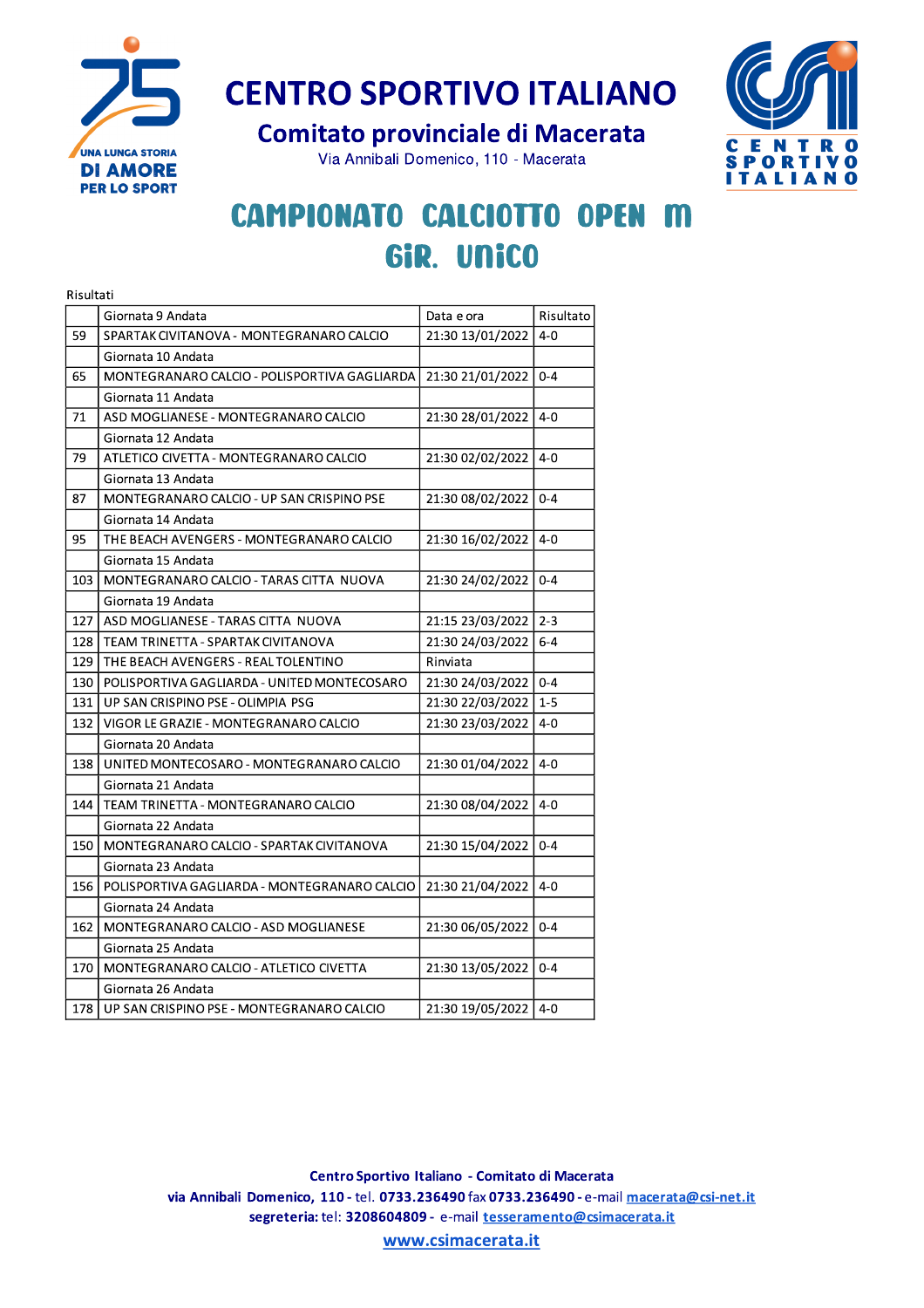

## **CENTRO SPORTIVO ITALIANO**

## **Comitato provinciale di Macerata**

Via Annibali Domenico, 110 - Macerata



Classifica

| Squadra                | Giocate | Punti | Vinte          | Nulle          | Perse | Gol F | Gol S | Diff  |
|------------------------|---------|-------|----------------|----------------|-------|-------|-------|-------|
| UNITED MONTECOSARO     | 14      | 36    | 12             | $\Omega$       | 1     | 65    | 9     | 56    |
| <b>OLIMPIA PSG</b>     | 14      | 30    | 10             | 0              | 4     | 60    | 26    | 34    |
| TEAM TRINETTA          | 14      | 30    | 10             | 0              | 3     | 41    | 25    | 16    |
| TARAS CITTA NUOVA      | 12      | 25    | 8              | 1              | 3     | 36    | 24    | 12    |
| UP SAN CRISPINO PSE    | 14      | 25    | 8              | $\mathbf{1}$   | 4     | 38    | 32    | 6     |
| SPARTAK CIVITANOVA     | 12      | 21    | 7              | 0              | 4     | 36    | 33    | 3     |
| ASD MOGLIANESE         | 16      | 20    | 6              | $\overline{2}$ | 8     | 38    | 41    | $-3$  |
| ATLETICO CIVETTA       | 12      | 18    | 6              | 0              | 5     | 32    | 21    | 11    |
| VIGOR LE GRAZIE        | 13      | 14    | 4              | $\overline{2}$ | 7     | 28    | 32    | $-4$  |
| <b>REAL TOLENTINO</b>  | 11      | 12    | 4              | $\Omega$       | 7     | 21    | 35    | $-14$ |
| THE BEACH AVENGERS     | 11      | 9     | 3              | 0              | 7     | 24    | 38    | $-14$ |
| POLISPORTIVA GAGLIARDA | 12      | 9     | 3              | 0              | 8     | 28    | 51    | $-23$ |
| MONTEGRANARO CALCIO    | 25      | 6     | $\overline{2}$ | 0              | 22    | 10    | 90    | -80   |

#### Classifica coppa disciplina

| Squadra                | Punti |
|------------------------|-------|
| TARAS CITTA NUOVA      | 1,5   |
| ATLETICO CIVETTA       | 1,8   |
| REAL TOLENTINO         | 1,8   |
| UP SAN CRISPINO PSE    | 2,1   |
| SPARTAK CIVITANOVA     | 2,4   |
| OLIMPIA PSG            | 3     |
| VIGOR LE GRAZIE        | 3,3   |
| UNITED MONTECOSARO     | 4,2   |
| POLISPORTIVA GAGLIARDA | 4.2   |
| TEAM TRINETTA          | 4.5   |
| <b>ASD MOGLIANESE</b>  | 5,1   |
| MONTEGRANARO CALCIO    | 5,4   |
| LA BOCA CIVITANOVA     | 51,8  |
| THE BEACH AVENGERS     | 53,3  |

### Classifica conna fair play

| Classifica coppa Tali piav<br>Squadra | Punti    | Giocate | Coefficiente |
|---------------------------------------|----------|---------|--------------|
| UNITED MONTECOSARO                    | 33,48    | 14      | 2,391        |
| OLIMPIA PSG                           | 28,2     | 14      | 2,014        |
| TEAM TRINETTA                         | 27,3     | 14      | 1,95         |
| TARAS CITTA NUOVA                     | 24,1     | 12      | 2,008        |
| <b>UP SAN CRISPINO PSE</b>            | 23,74    | 14      | 1,695        |
| SPARTAK CIVITANOVA                    | 19,56    | 12      | 1,63         |
| <b>ASD MOGLIANESE</b>                 | 16,94    | 16      | 1,058        |
| <b>ATLETICO CIVETTA</b>               | 16,92    | 12      | 1,41         |
| VIGOR LE GRAZIE                       | 12,02    | 13      | 0,924        |
| REAL TOLENTINO                        | 10,92    | 11      | 0,992        |
| POLISPORTIVA GAGLIARDA                | 6,48     | 12      | 0.54         |
| MONTEGRANARO CALCIO                   | 2,76     | 25      | 0,110        |
| THE BEACH AVENGERS                    | $-22,98$ | 11      | $-2,089$     |
| LA BOCA CIVITANOVA                    | $-31,08$ | 8       | $-3,885$     |

#### Provvedimenti verso i singoli

| Socio o atleta | Squadra                                         | Tipo di provvedimento |
|----------------|-------------------------------------------------|-----------------------|
|                | MAZZONE EDUARDO UP SAN CRISPINO PSE Ammonizione |                       |

#### Provvedimenti verso le squadre

| Squadra | Tipo di provvedimento                                                              | Motivo |
|---------|------------------------------------------------------------------------------------|--------|
|         | POLISPORTIVA GAGLIARDA   Ammenda € 25,00 - Senza scalo punti   Rinuncia preventiva |        |